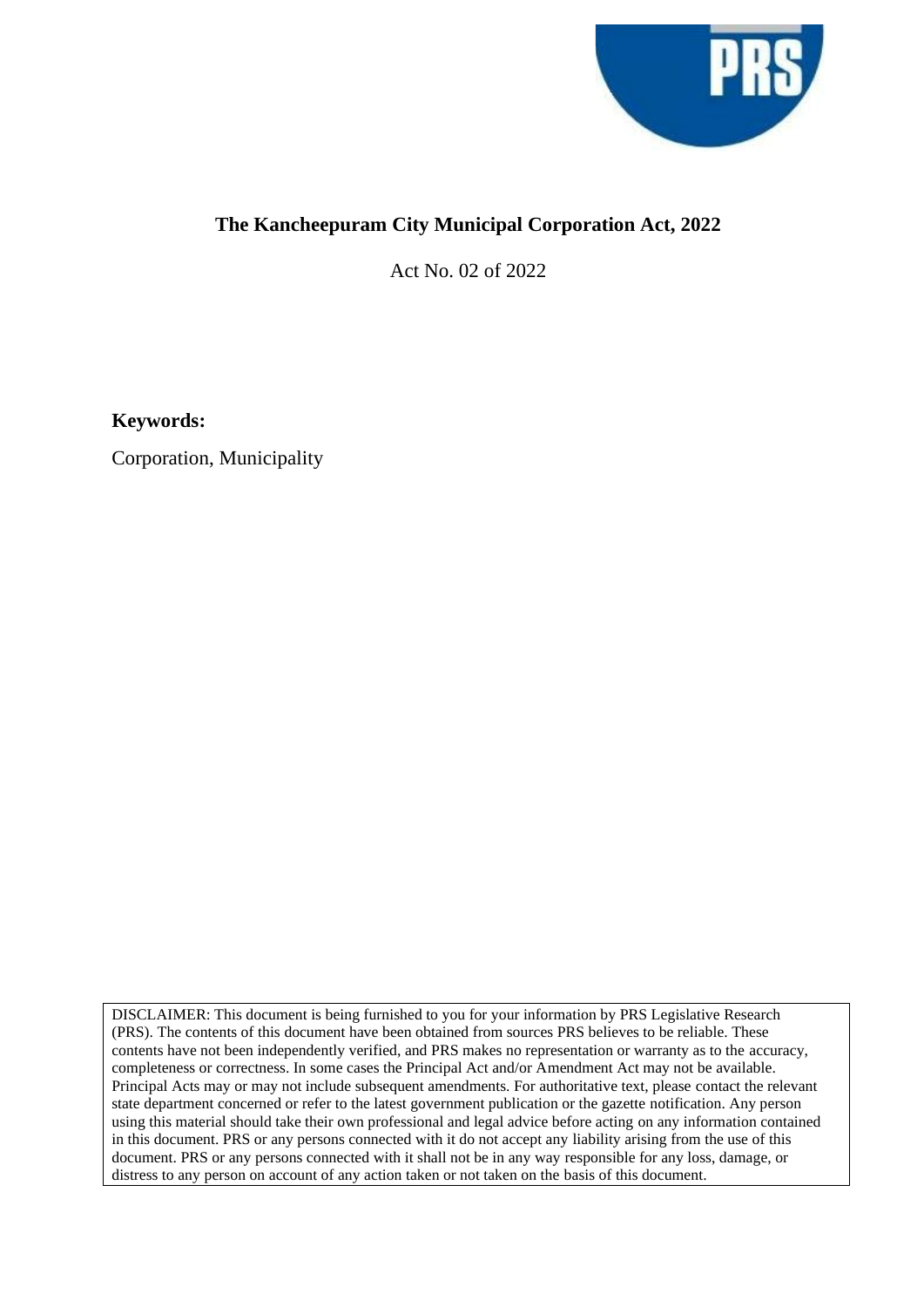The following Act of the Tamil Nadu Legistative Assembly received the assent of the Governor on the 21st January 2022 and is hereby published for general information:—

## **Act No. 2 of 2022.**

## **An Act to provide for the establishment of a Municipal Corporation for the City of Kancheepuram.**

B<sub>E</sub> it enacted by the Legislative Assembly of the State of Tamil Nadu in the Seventy-second Year of the Republic of India as follows:—

1. (1) This Ordinance may be called the Kancheepuram City Municipal Corporation Act, 2022.

Short title, extent and commencement.

(2) It extends to the city of Kancheepuram.

 (3) It shall be deemed to have come into force on the 21st day of October 2021.

2. (1) In this Act, unless the context otherwise requires,— Definitions.

 (a) "city of Kancheepuram" or "city" means the local area comprised in the Kancheepuram municipality and includes any local area which, after the date of the commencement of this Act, is included in the city but does not include any local area which, after such date of the commencement of this Act, is excluded from the city;

 (b) "corporation" means the municipal corporation of Kancheepuram established under section 3;

 (c) "council" means the council of municipal corporation of Kancheepuram;

(d) "Government" means the State Government;

 (e) "municipal council" means the municipal council of Kancheepuram municipality;

(f) "municipality" means the Kancheepuram municipality;

 (g) "Scheduled Castes" and "Scheduled Tribes" shall have the meanings, respectively, assigned to them in clauses (24) and (25) of Article 366 of the Constitution.

Tamil Nadu Act 25 of 1981.

 (2) All words and expressions used in this Act and not defined but defined in the Coimbatore City Municipal Corporation Act, 1981 (hereinafter referred to as the "1981 Act"), shall have the meanings, respectively, assigned to them in the 1981 Act.

3. (1) With effect on and from the date of the commencement of this Act, the local area included in the Kancheepuram municipality shall constitute the city of Kancheepuram for the purposes of this Act and from such date of the commencement of this Act, a municipal corporation shall be deemed to have been established for the said city by the name of Kancheepuram City Municipal Corporation:

 Provided that the Government may, from time to time, after consultation with the corporation, by notification, alter the limits of the city constituted under this sub-section so as to include therein or to exclude therefrom the areas specified in the notification:

Establishment of municipal corporation for city of Kancheepuram.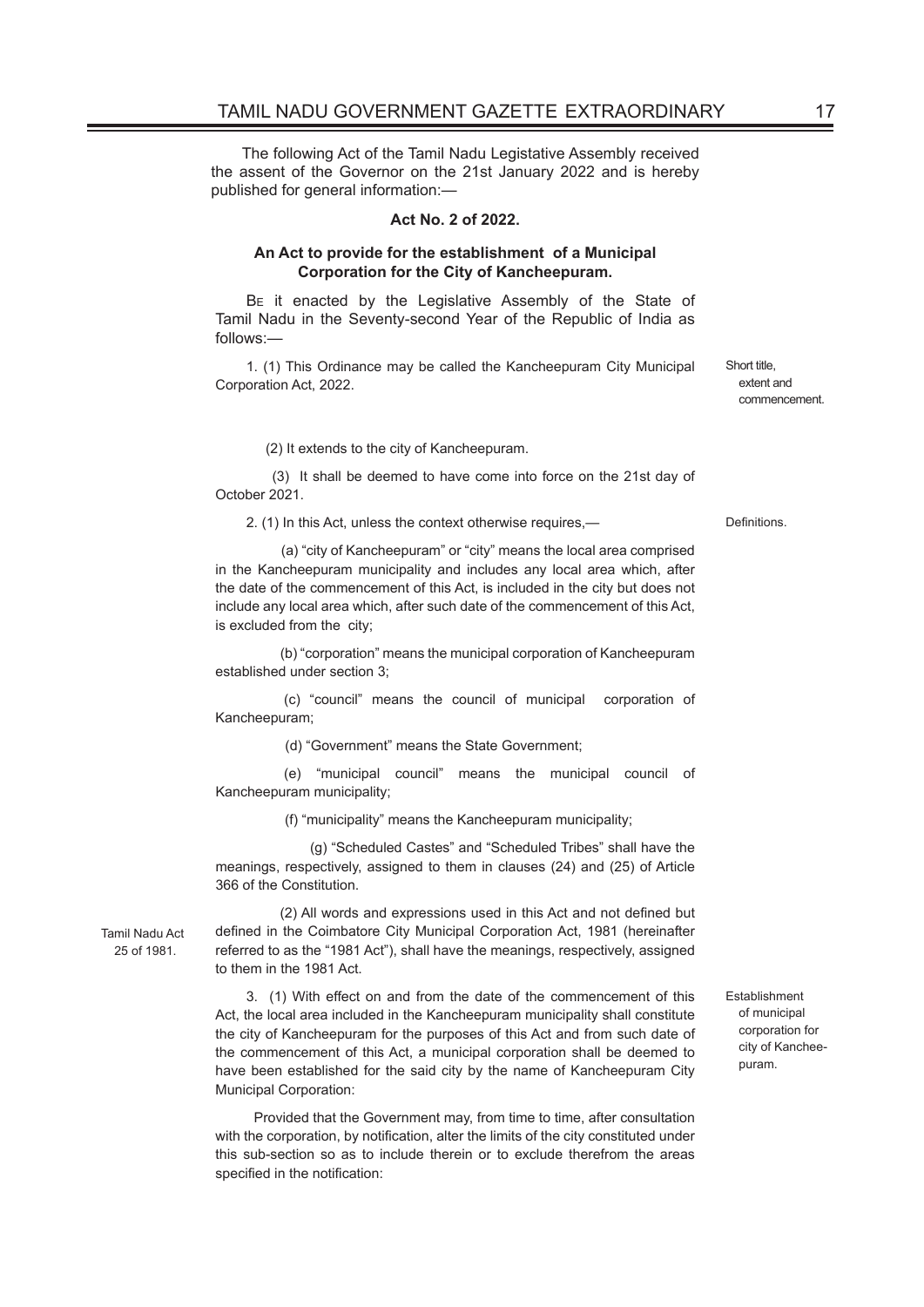Provided further that the power to issue a notification under this subsection shall be subject to previous publication.

 (2) The corporation shall, by the said name, be a body corporate, having perpetual succession and a common seal with power to acquire, hold and dispose of property and to enter into contracts and may by its corporate name, sue and be sued.

 (3) The Kancheepuram municipality, functioning immediately before the date of the commencement of this Act, shall be deemed to have been abolished from such date of the commencement of this Act.

Municipal authorities.

 4. The municipal authorities charged with carrying out the provisions of this Act shall be,—

- (a) a Mayor;
- (b) a council;
- (c) a standing committee;
- (d) a wards committee; and
- (e) a commissioner.

Constitution of council.

5. (1) Save as otherwise provided in sub-section (2), the council shall consist of such number of councillors elected in the manner laid down in this Act as may be fixed by the Government, by notification, from time to time, so, however, that the total number of councillors of the council shall not exceed seventy-two at any time.

 (2) The following persons shall also be represented in the council, namely:—

(a) the members of the House of the People representing constituencies which comprise wholly or partly the area of the corporation and the members of the Council of States registered as electors within the area of the corporation;

(b) all the members of the Tamil Nadu Legislative Assembly representing constituencies which comprise wholly or partly the area of the corporation.

 (3) The persons referred to in sub-section (2) shall be entitled to take part in the proceedings but shall not have the right to vote in the meetings of the council.

 (4) Seats shall be reserved for the persons belonging to the Scheduled Castes and the Scheduled Tribes in the council and the number of seats so reserved shall bear, as nearly as may be, the same proportion to the total number of seats to be filled by direct election in the council as the population of the Scheduled Castes in the city or of the Scheduled Tribes in the city bears to the total population of the city.

 (5) Seats shall be reserved for women belonging to the Scheduled Castes and the Scheduled Tribes, from among the seats reserved for the persons belonging to the Scheduled Castes and the Scheduled Tribes, which shall not be less than fifty per cent of the total number of seats reserved for the persons belonging to the Scheduled Castes and the Scheduled Tribes.

 (6) Seats shall be reserved for women in the council and the number of seats reserved for women shall not be less than fifty per cent including the number of seats reserved for women belonging to the Scheduled Castes and Scheduled Tribes of the total number of seats in the council.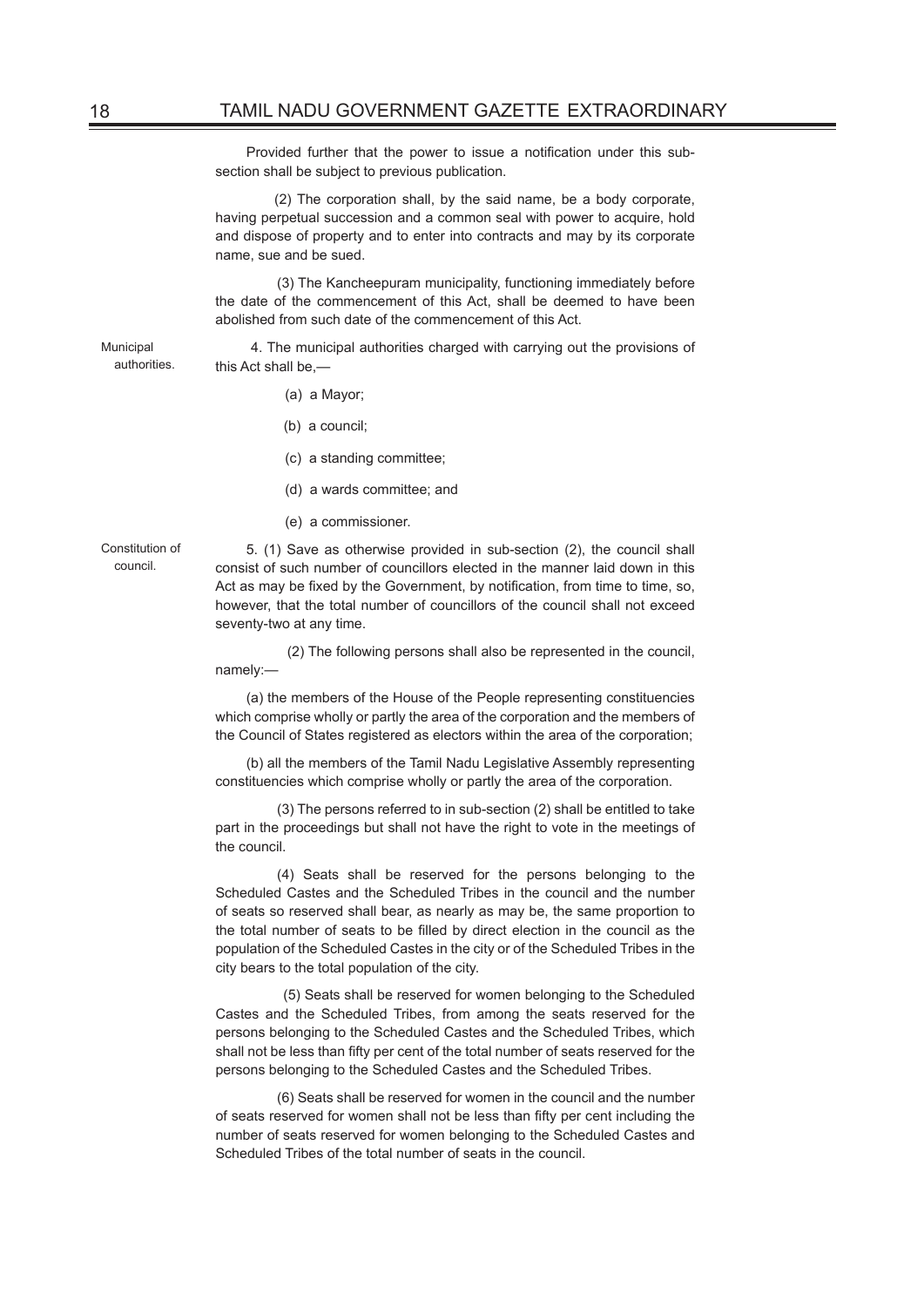(7) The reservation of seats under sub-sections (4) and (5) shall cease to have effect on the expiry of the period specified in Article 334 of the Constitution.

6. (1) The corporation, unless sooner dissolved, shall continue for five years from the date appointed for its first meeting after each ordinary election and no longer and the said period of five years shall operate as a dissolution of the corporation.

(2) An election to constitute the corporation shall be completed,—

(a) before the expiry of its duration specified in sub-section (1); or

 (b) before the expiration of a period of six months from the date of its dissolution:

 Provided that where the remainder of the period for which the dissolved corporation would have continued, is less than six months, it shall not be necessary to hold any election, under this sub-section for constituting the corporation for such period.

Tamil Nadu Act V of 1920.

 7. (1) Subject to the provisions of sub-sections (2) and (3), the Tamil Nadu District Municipalities Act, 1920 (hereinafter referred to as the "District Municipalities Act") shall, with effect on and from the date of the commencement of this Act, cease to apply to the local area comprised within the city of Kancheepuram.

(2) Such cessor shall not affect,—

(a) the previous operation of the District Municipalities Act in respect of the local area comprised within the city of Kancheepuram;

(b) any penalty, forfeiture or punishment incurred in respect of any offence committed against the District Municipalities Act; or

(c) any investigation, legal proceedings or remedy in respect of such penalty, forfeiture or punishment, and any such penalty, forfeiture or punishment may be imposed as if this Act had not been passed.

(3) Notwithstanding anything contained in sub-section (1), all appointments, notifications, notices, rules, bye-laws, regulations, orders, directions, licences, permissions, schemes, forms and powers, made or issued or conferred under the District Municipalities Act and in force on the date of the commencement of this Act shall, so far as they are not inconsistent with the provisions of this Act, continue to be in force in the local area comprised within the city of Kancheepuram until they are replaced by the appointments, notifications, notices, rules, bye-laws, regulations, orders, directions, licences, permissions, schemes, forms and powers to be made or issued or conferred under this Act.

8. (1) Save as otherwise expressly provided herein, all the provisions of the 1981 Act, including the provisions relating to the levy and collection of any tax or fee are hereby extended to and shall apply, *mutatis mutandis* to the corporation and the 1981 Act shall, in relation to the corporation, be read and construed as if the provisions of this Act had formed part of the 1981 Act.

Tamil Nadu **District** Municipalities Act, 1920 not to apply.

Duration of corporation.

Application of provisions of 1981 Act to corporation.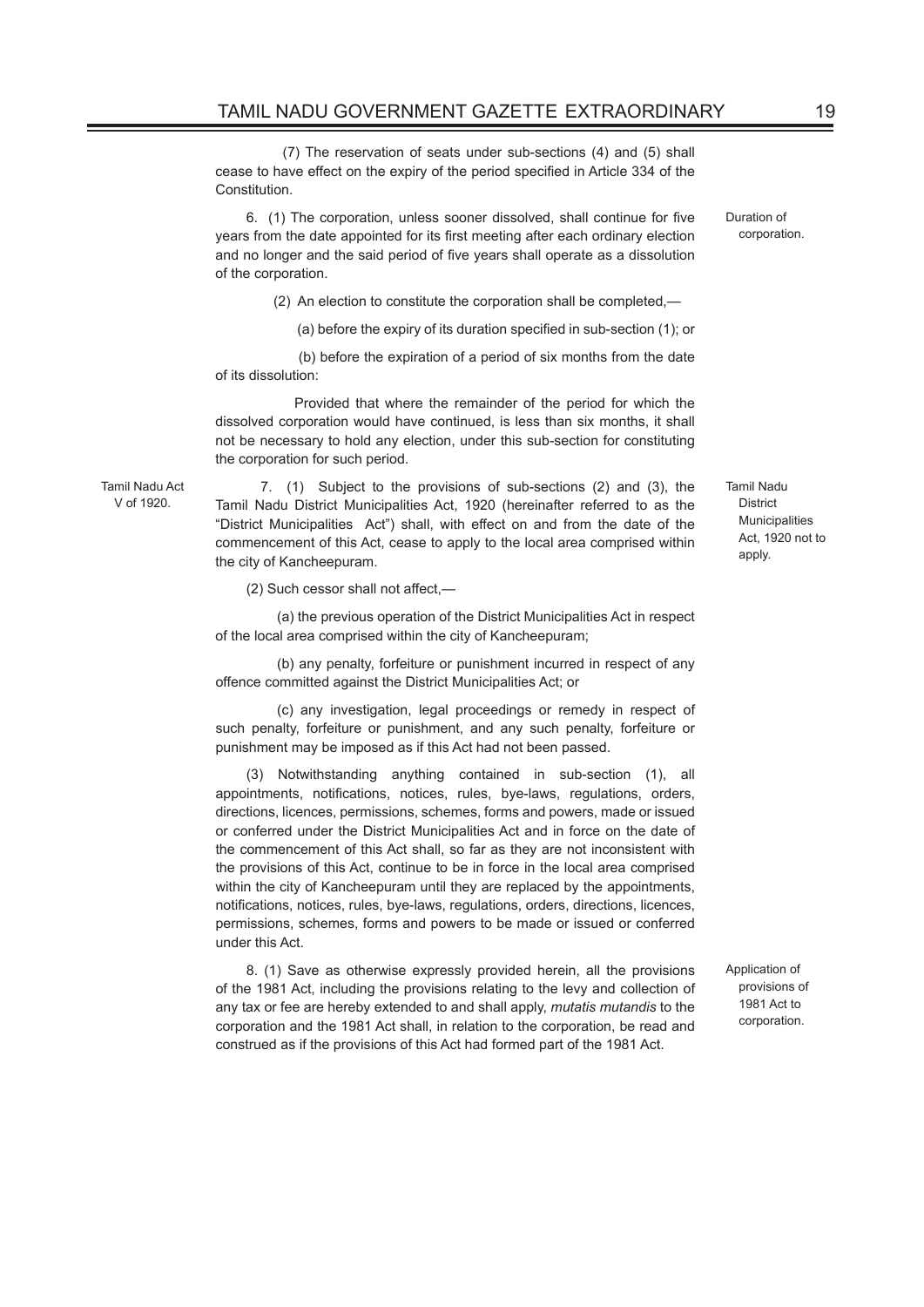(2) For the purpose of facilitating the application of the provisions of the 1981 Act to the corporation, the Government may, by notification, make such adaptations and modifications of the 1981 Act and the rules and bye-laws made thereunder, whether by way of repealing, amending or suspending any provisions thereof, as may be necessary or expedient and thereupon, the 1981 Act and the rules made thereunder, shall apply to the corporation subject to the adaptations and modifications so made.

 (3) Notwithstanding that no provision or insufficient provision has been made under sub-section (2) for the adaptation of the provisions of the 1981 Act, or the rules and bye-laws made thereunder, any court, tribunal or authority required or empowered to enforce these provisions may, for the purpose of facilitating their application to the corporation, construe these provisions in such manner, without affecting the substance, as may be necessary or proper having regard to the matter before the court, tribunal or authority.

(4) In the 1981 Act as extended and applied to the city of Kancheepuram,—

 (a) any reference to the city of Coimbatore and Coimbatore Municipality, shall by reason of this Ordinance, be construed as a reference to the city of Kancheepuram and Kancheepuram municipality, respectively; and

 (b) any reference to the Coimbatore Corporation, Corporation of Coimbatore and Municipal Corporation of Coimbatore, shall by reason of this Act, be construed as a reference to the Kancheepuram Corporation, Corporation of Kancheepuram and Municipal Corporation of Kancheepuram, respectively.

9. (1) All property, all rights of whatever kind, used, enjoyed or possessed by and all interests of whatever kind owned by or vested in, or held in trust by or for the municipal council with all rights of whatever kind used, enjoyed or possessed by the municipal council as well as all liabilities legally subsisting against the municipal council, on and from the date of the commencement of this Act and subject to such directions as the Government may, by general or special order, give in this behalf, vest with the corporation.

 (2) All arrears of taxes or other payments by way of composition for a tax, or due for expenses or compensation, or otherwise due to the municipal council on the date of such commencement may be recovered as if they had accrued to the corporation and may be recovered as if such arrears or payments had become due, under the provisions of this Act.

 (3) All taxes, fees and duties, which immediately before the date of the commencement of this Act were being levied by the municipal council shall be deemed to have been levied by the corporation under the provisions of this Act and shall continue to be in force accordingly until such taxes, fees and duties are revised, cancelled or superseded by anything done or any action taken under this Act.

 (4) All proceedings taken by, or against, the municipal council or authority or any person under the District Municipalities Act may be continued by, or against, the corporation, authority or person as if such proceedings had been commenced under the provisions of this Act.

 (5) Any action taken under the District Municipalities Act, by any authority before the date of such commencement shall be deemed to have been taken by the authority competent to take such action under this Act as if this Act had been in force.

**Transitional** provisions.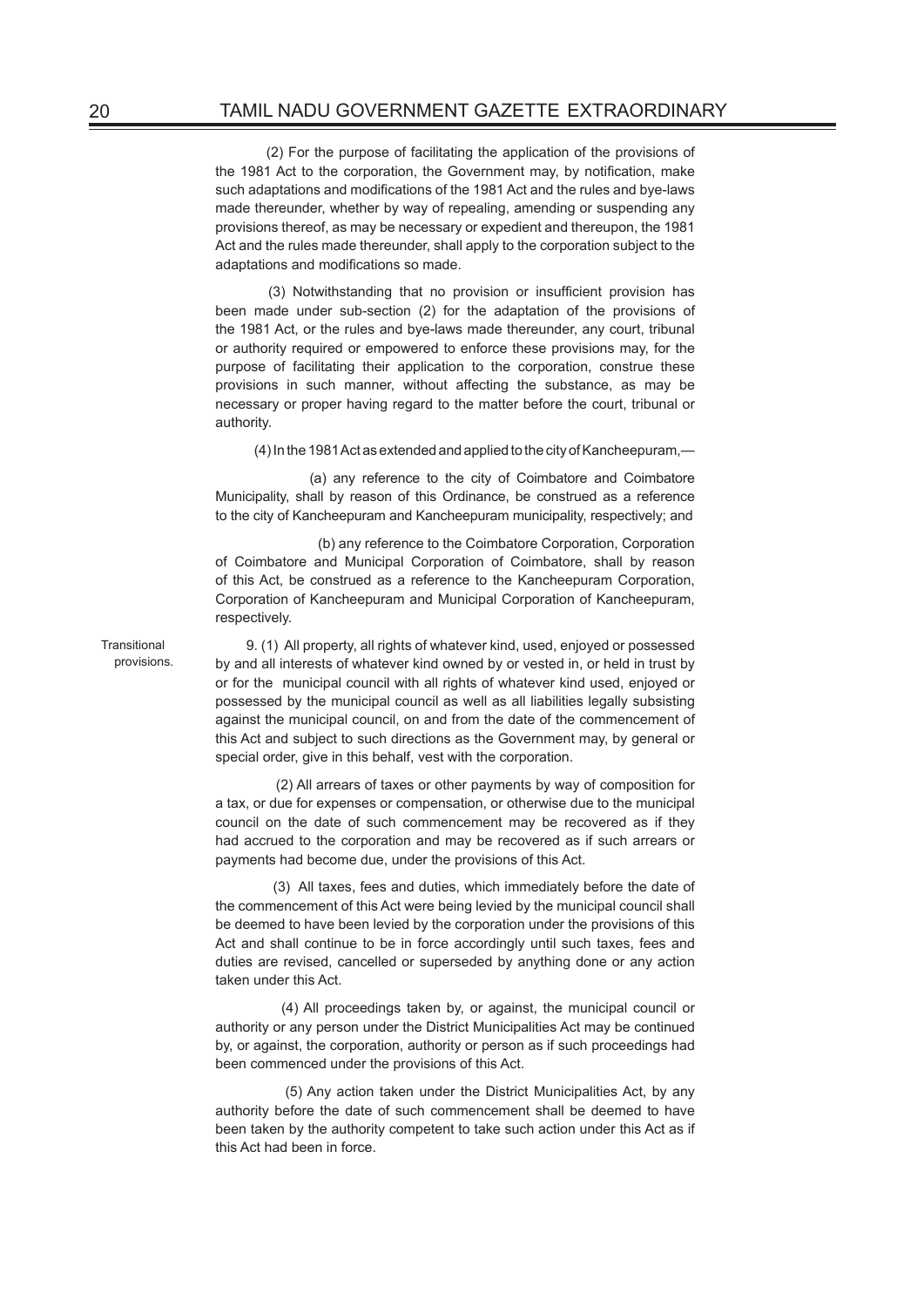(6) Notwithstanding anything contained in this Act, every officer or employee who, immediately before the date of the commencement of this Act, was in the service of the municipality shall, on and from the date of such commencement, be deemed to be an officer or employee of the corporation:

Provided that—

 (a) the terms and conditions applicable to such officers and employees consequent on their absorption in the service of the corporation shall not be less favourable than those applicable to such employees immediately before the date of such commencement, as regards pay and allowances, leave, pension, gratuity, provident fund and age of superannuation; and

 (b) the service rendered by any such officer or other employee under the municipality upto the date of such commencement shall be deemed to be service under the corporation and he shall be entitled to count that service for the purpose of increment, leave, pension, provident fund and gratuity:

 Provided further that any officer or other employee serving in the municipality shall be given an option to be exercised within such time and in such manner as may be prescribed either to be absorbed in the service of the corporation or to be transferred to the service referred to in section 73-A of the District Municipalities Act or to be retrenched from the service of the municipality on such retrenchment benefits as may be prescribed.

 (7) Any division of the Kancheepuram municipality into wards, made under the District Municipalities Act, and in force on the date of the commencement of this Act shall be deemed to be a division of the corporation until altered.

 (8) The electoral roll prepared for the Kancheepuram municipality under the District Municipalities Act, and in force on the date of the commencement of this Act, shall be deemed to be the electoral roll for the corporation until a new electoral roll is prepared and published and the part of the electoral roll relating to each ward of the municipality shall be deemed to be the list of the electoral roll for the corresponding division of the corporation.

10. (1) There shall be appointed by the Government, by notification, a Special Officer to exercise the powers, perform the duties and discharge the functions of—

(a) the council,

office;

- (b) the standing committee,
- (c) the commissioner, and
- (d) the wards committee.

(2) The Special Officer shall exercise the powers, perform the duties and discharge the functions,—

(a) of the corporation, until the elected councillors come into

 (b) of the standing committee, until a standing committee is appointed by the corporation; and

 (c) of the commissioner, until a commissioner is appointed by the Government and such officer may, if the Government so direct, receive remuneration for his services from the municipal fund.

Appointment of Special Officer.